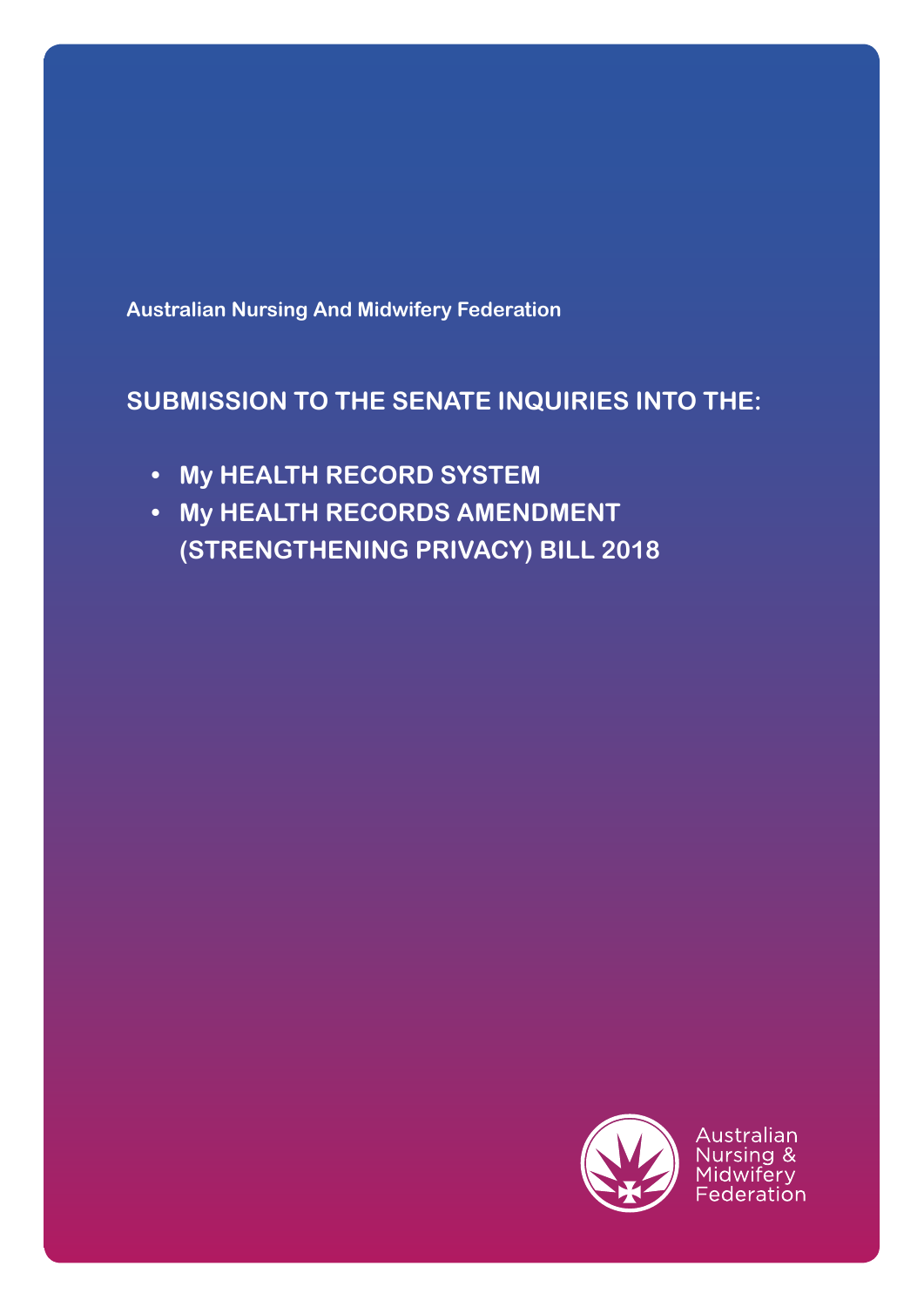

Australian Nursing and Midwifery Federation / **Senate Inquiries into My Health Record System**

**Annie Butler Federal Secretary**

**Lori-anne Sharp Assistant Federal Secretary**

**Australian Nursing and Midwifery Federation Level 1, 365 Queen Street, Melbourne VIC 3000 T: 03 9602 8500 F: 03 9602 8567 E: anmffederal@anmf.org.au W: www.anmf.org.au**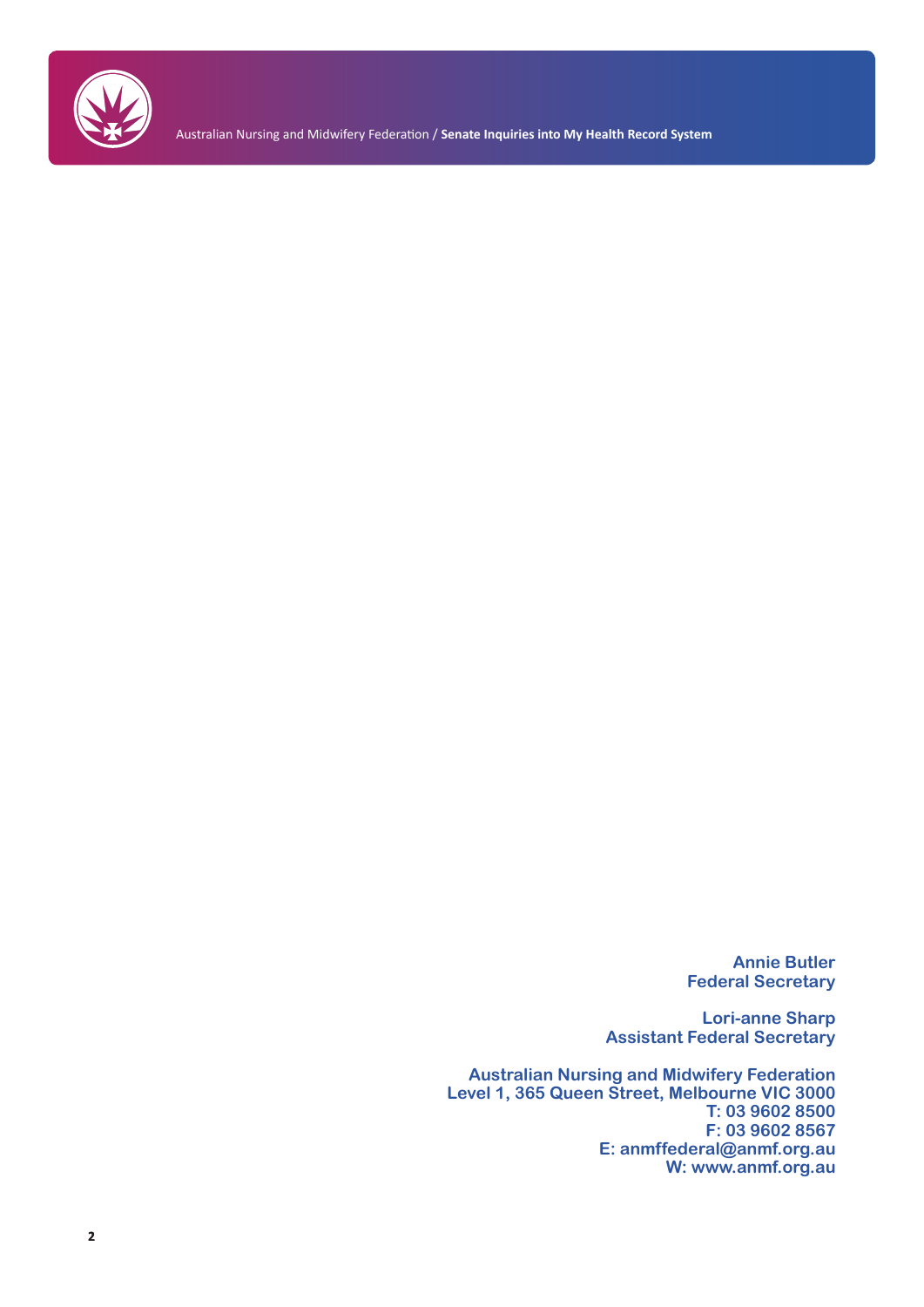

# **Introduction**

The Australian Nursing and Midwifery Federation (ANMF) is Australia's largest national union and professional nursing and midwifery organisation. In collaboration with the ANMF's eight state and territory branches, we represent the professional, industrial and political interests of more than 275,000 nurses, midwives and carers across the country.

Our members work in the public and private health, aged care and disability sectors across a wide variety of urban, rural and remote locations. We work with them to improve their ability to deliver safe and best practice care in each and every one of these settings, fulfil their professional goals and achieve a healthy work/life balance.

Our strong and growing membership and integrated role as both a trade union and professional organisation provide us with a complete understanding of all aspects of the nursing and midwifery professions and see us uniquely placed to defend and advance our professions.

Through our work with members we aim to strengthen the contribution of nursing and midwifery to improving Australia's health and aged care systems, and the health of our national and global communities.

# **Background**

The ANMF welcomes the opportunity to provide a submission to the Senate Community Affairs References Committee My Health Record system inquiry and the related My Health Records Amendment (Strengthening Privacy) Bill 2018 inquiry. This submission addresses both inquiries.

The ANMF has consistently taken a leadership role for the nursing and midwifery professions by participating in the development of policy and legislation relating to the implementation of a national digital health system. The ANMF considers the My Health Record (MyHR) system will assist our members to deliver safe, timely and competent quality care in their practice.

In the past the ANMF has made a significant contribution to the work of the National E-Health transition Authority (NEHTA), to the development of the Personally Controlled Electronic Health Record (PCEHR) system and the National Digital Health Strategy, through written submissions and personal representation, including participation in relevant committees. This commitment continues with the Australian Digital Health Agency. The investment in time and effort has been made by the ANMF because we maintain there are enormous benefits to be gained by the community, our nursing and midwifery members and other health practitioners, through an information system which delivers timely and consistent digital communication on a person's health status.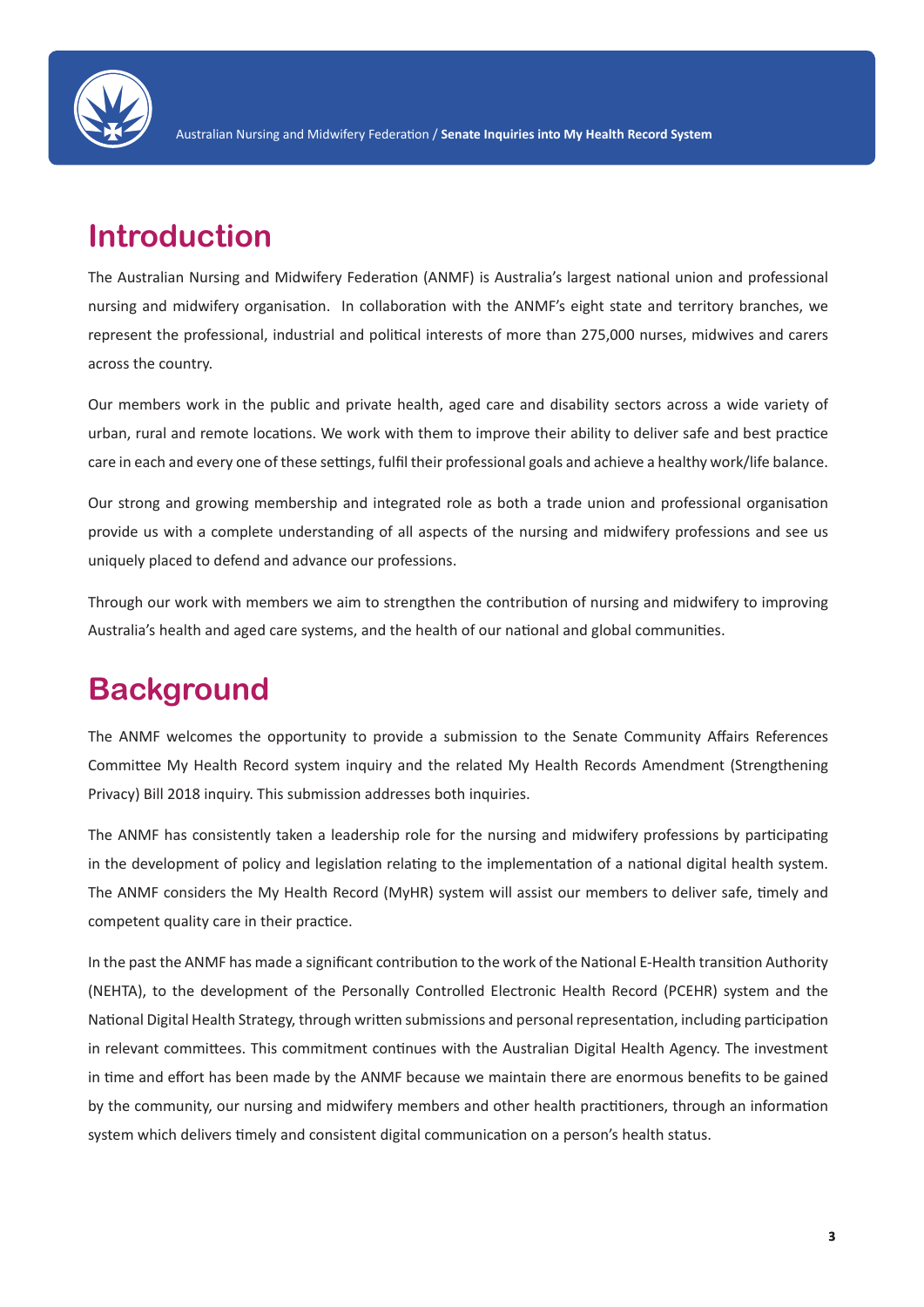

Since the commencement nationally from 16 July 2018 of the opt-out MyHR system, concerns have been raised about the effectiveness of the roll-out of the system, access to records and privacy and security of records. It is the ANMF's view that with continuing community and health professional education, training, awareness and strengthening of provisions of the MyHR Act, that those concerns can be addressed. The ANMF continues to support the opt-out system as the best method to ensure maximum engagement with the system and as a means to deliver optimal ongoing health benefits to both individuals and the Australian community.

### a. The expected benefits of the My Health Record system

The ANMF considers there will be enormous benefit from the MYHR system, which will emerge over time and in line with the uptake and acceptance of the system. Amongst those benefits will be:

- enabling a person to have control of their healthcare
- enabling a person to control access to their health information
- enabling more informed decisions on treatment
- streamlining care management
- reduction in duplication of treatment, medication and diagnostic testing
- improved medicines reconciliation
- co-ordination, information sharing and connectivity between healthcare services
- improved health outcomes for individuals and communities
- increased administrative efficiency for healthcare providers
- healthcare providers, including nurses and midwives, becoming leaders in promoting, understanding and delivering digital healthcare

### b. The decision to shift from opt-in to opt-out

Since the Australian Government first proposed moving to a digital health system, the ANMF has advocated for an opt-out system.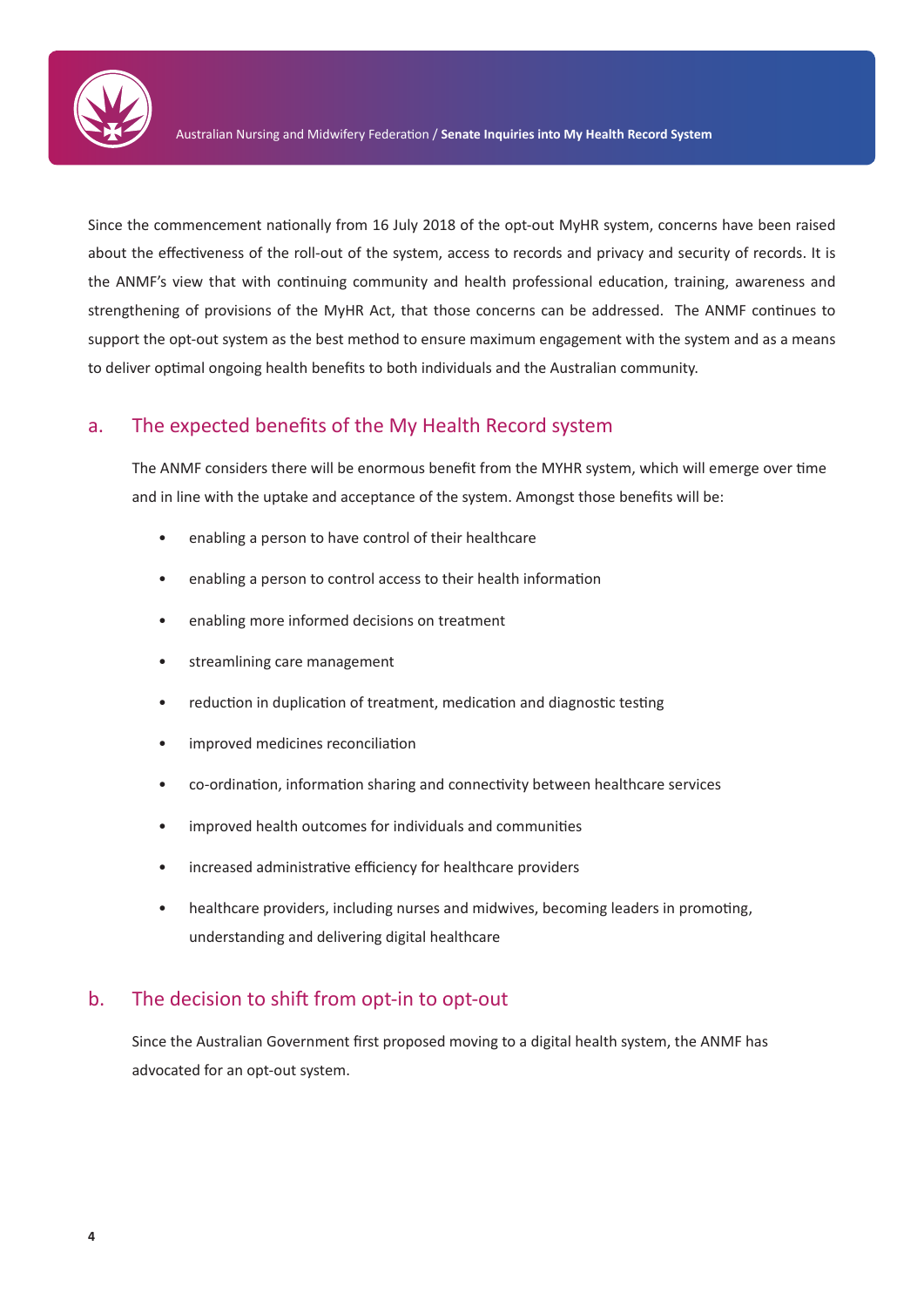

When the PCEHR was first introduced in 2012 it was an opt-in system for both registered healthcare providers and individuals. Since its introduction, the PCEHR system and then renamed MyHR system have been subject to a number of reviews and inquiries. There has been a consistent finding that the system will achieve greater results if an opt-out approach is adopted.

An evaluation trial of the MyHR system was conducted in 2016. The findings of the participation trials were published in November 2016. Key findings were:

- the opt-out approach to increase both individual and healthcare provider participation and use is the preferred option
- the opt-out trial sites achieved better outcomes, in terms of participation, understanding and some aspects of the use of the MyHR system
- a national opt-out approach is not only acceptable to individuals, healthcare providers, participating health services and health department managers, it is seen by these participants as the only sustainable scalable approach.<sup>1</sup>

The ANMF supports the findings of the trial and the subsequent decision to move to a nationwide optout system. However, as discussed below, in response to terms of reference c, the move to opt-out, has demonstrated that there is still essential work to be done to ensure public confidence in the system. Such confidence is critical to the success of the system.

### c. Privacy and security, including concerns regarding:

#### i. The vulnerability of the system to unauthorised access

#### **Cyber-security**

The system itself must have the highest possible privacy and security standards and continuous monitoring to ensure those standards are met. Over time, this responsibility will become increasingly demanding, as the MyHR system expands in uptake and use. Potentially, the MyHR may contain the personal and health data/information for every person in Australia. This rich data source will be increasingly attractive to IT hackers, whether individually, corporately or criminally motivated and resourced. Foreign government interests may also be a threat.

1. Siggins Miller, November 2018. Final report - Evaluation of the Participation Trials for the My Health Record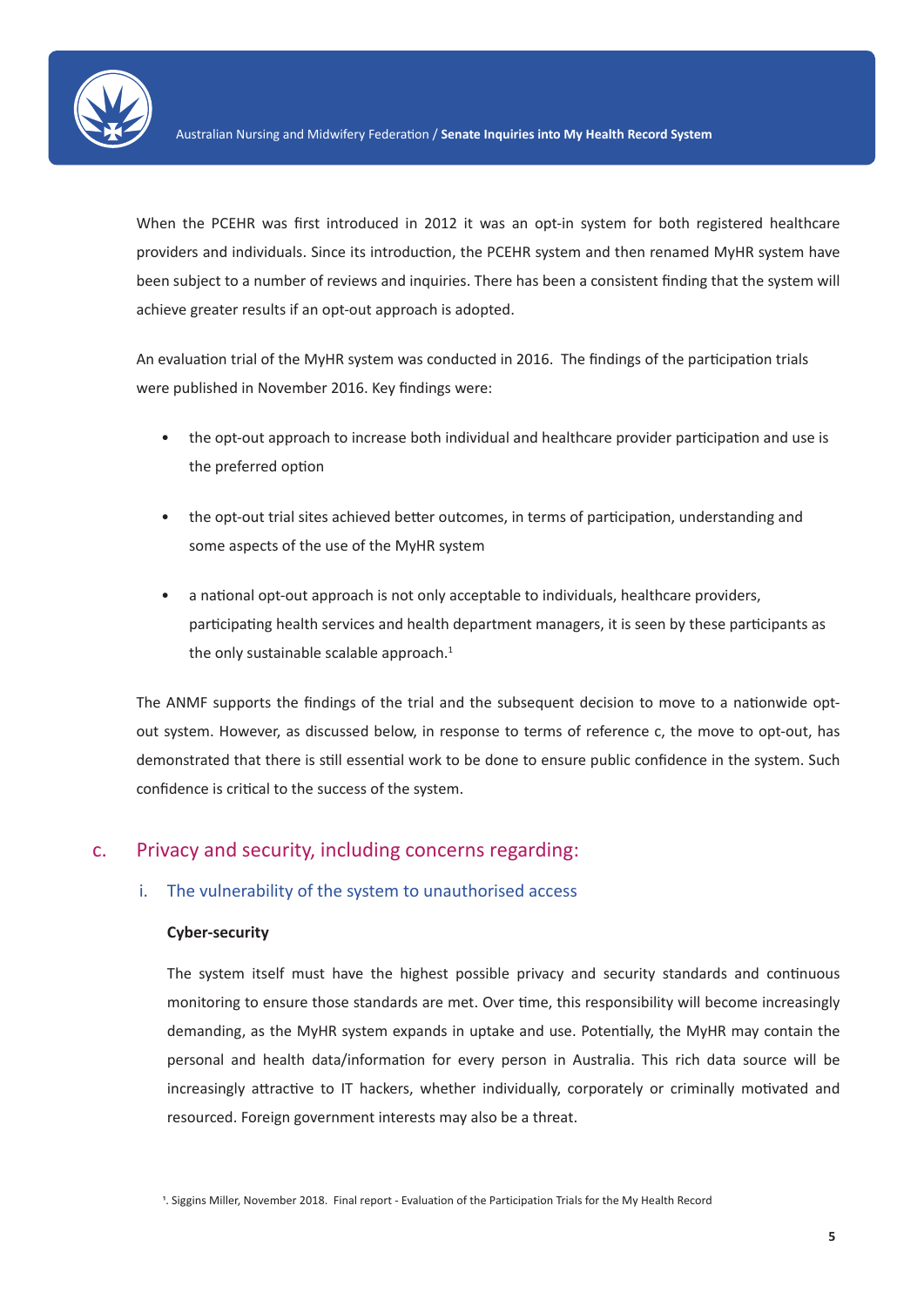

The ongoing responsibility to ensure utmost cyber security rests with the relevant Australian Government authorities and agencies. Any security or data breaches must be investigated and appropriate action taken to mitigate future risk. The ANMF seeks ongoing engagement and assurance with respect to the measures implemented to protect the personal and health data of all Australians.

#### **Access and use of digital devices**

On the ground, for example in a hospital setting, there are concerns about access that will need to be addressed with education, practice guidelines and most importantly, sufficient funding to provide a secure digital information system.

Problems of unauthorised and/ or unidentified access can occur as a result of poor hardware security. Such risks could arise where shared computers on hospital wards or operating theatres are used, or where staff use unprotected passwords or logins to access computers. For instance, a MyHR may be open for a health recipient on a legitimate basis but not closed after access/use, or a shared password may make it easy to access already opened records. While the system provides for identification of the user who opens the record, there is no method to identify a person who might inappropriately access an already open record.

Any unauthorised access, even with no ill intent, is a breach of a health recipient's privacy. There are circumstances, however, where unauthorised access may result in a real risk of harm to the health recipient's health or safety. These may include:

- an employer gaining access to information about an employee that could be used to adversely affect the employee's employment
- in a situation of workplace conflict there is scope for inappropriate use of sensitive information
- in situations of family or domestic violence .

All such risks are amplified where a health recipient is also an employee of a healthcare service or is related to an employee of a healthcare service. To mitigate these risks, a number of measures to reduce the risks associated with unauthorised/unidentified access must be implemented:

- government and relevant agencies, must promote and where appropriate, fund, all healthcare providers to have secure information systems;
- organisational healthcare providers must be required to have digital policies that promote maximum security of digital records. Such a policy should include ensuring access to digital devices (log-ins and passwords) are ascribed to each individual user of the device and log-ins are set to time-out.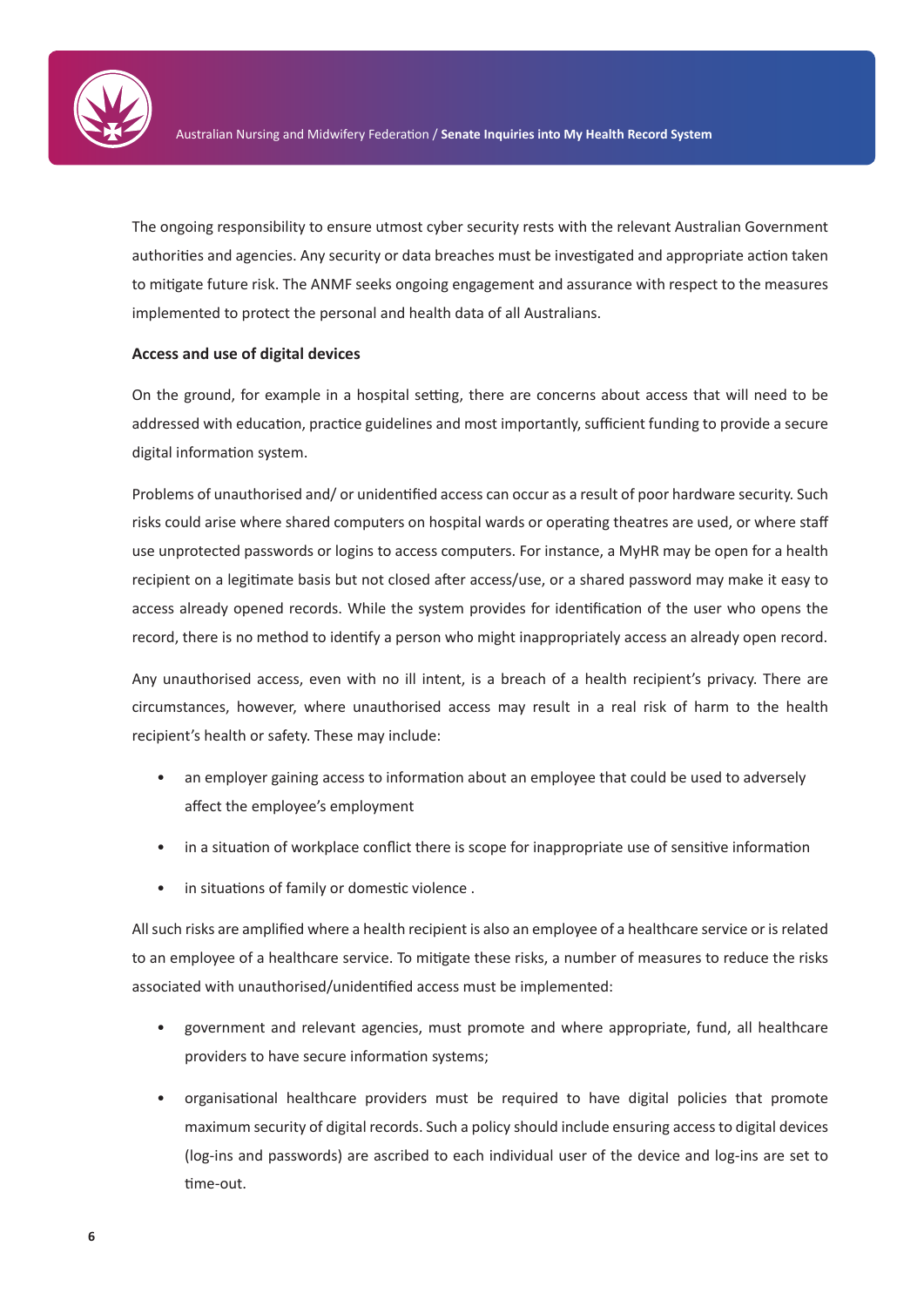

• education should be promoted to alert all registered individual and organisational users to the privacy and security risks of the system to minimise the risk of harm. Cyber-security training should be available to all users.

#### **Identifying and prosecuting breaches**

The MyHR Act provides that to be eligible to register as a healthcare provider a unique healthcare identifier must have been assigned to the individual or organisation under the *Healthcare Identifiers Act 2010* (HI Act). Ongoing cross-referencing and auditing of unique identifiers under both the MyHR and HI Acts could also strengthen the security of the MHR system. The Government has yet to adequately explain to the public what mechanisms are in place, or will be in the future, to capture breaches of the Act with respect to unauthorised access. The ANMF seeks further clarity as to how the activities prohibited by the MyHR Act will be identified and prosecuted.

In summary, to mitigate against unauthorised and or unidentified access to the system, all possible measures must be taken to ensure both cyber digital security and best practice on the ground. In addition, there must be transparent mechanisms in place to identify and prosecute any breaches of the Act.

### ii. the arrangements for third party access by law enforcement, government agencies, researchers and commercial interests

#### **Third party access by law enforcement and government agencies**

ANMF has significant concerns about s70 as it currently stands. The legislation allows the System Operator to disclose health information in MyHR to an 'enforcement body', as defined by the *Privacy Act 1988*. The ANMF considers both the definition of 'enforcement body' and the purposes for which records can be obtained to be too broad and to fail to protect the individual's rights to privacy and control over personal information.

The concern with the current s70, is however, met by the proposed Amendment Bill. The ANMF supports the proposed addition of sections 69A and 69B, which will result in MyHR's only being disclosed to designated entities when a judicial order has been obtained or the healthcare recipient has consented. Such consent must be informed and appropriate measures in place to ensure informed consent. Any consequential amendments are also supported, including the removal of the application and definition of 'enforcement body' in the MyHR Act.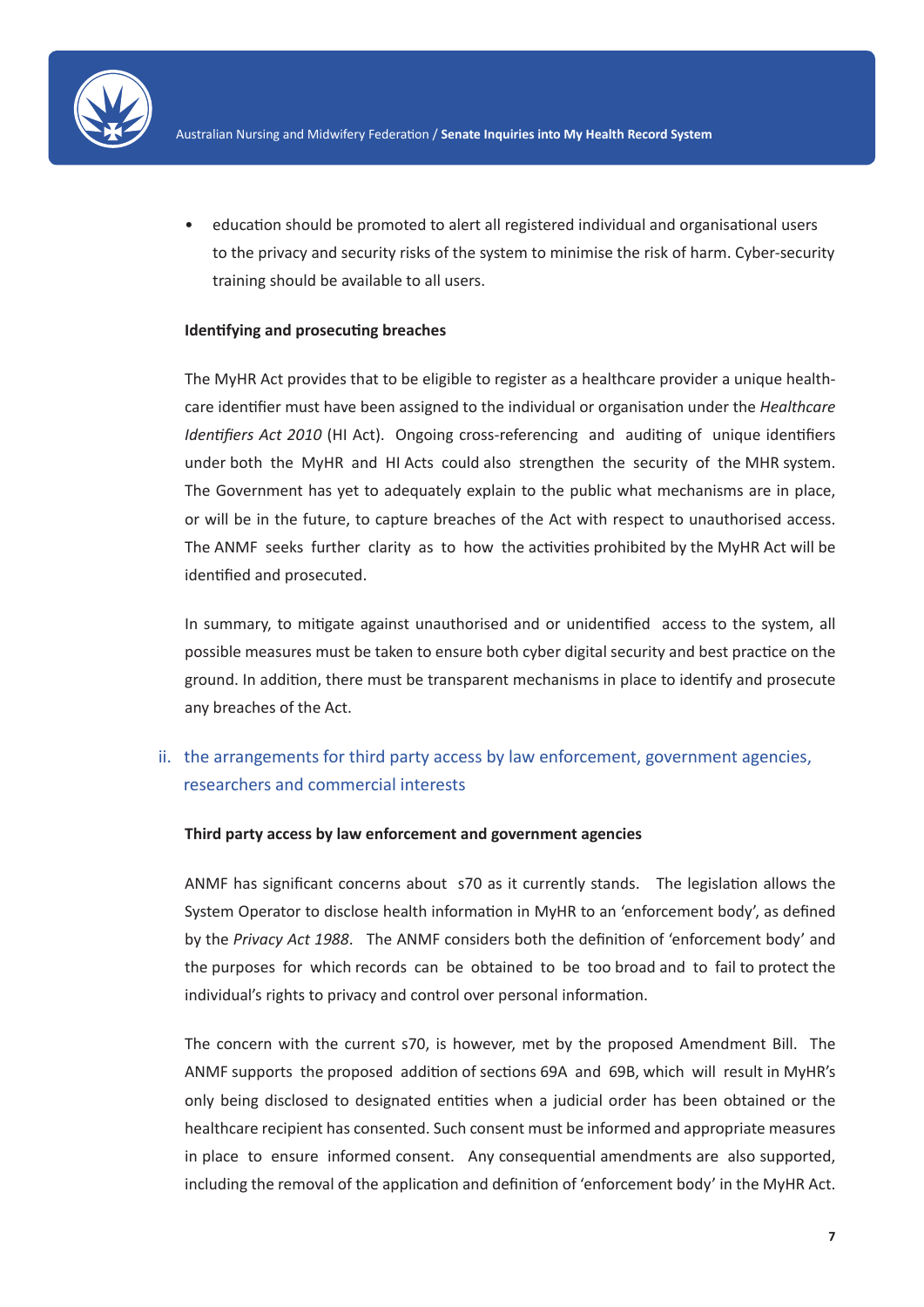

The proposed amendment to s70 to limit disclosure of information to circumstances where the System Operator suspects unlawful activity with respect to its own functions is an appropriate amendment.

#### **Third party access by researchers and commercial interests**

The ANMF does not seek to respond to terms of reference with respect to researchers. With respect to organisations with a commercial interest in access to and use of data stored in the system, the ANMF opposes any use of material by commercial organisations, including research for commercial purposes, or for any commercial purpose. Such access and or use would significantly undermine public confidence in the system.

iii. arrangements to exclude third party access arrangements to include any other party, including health or life insurers;

Section 5 of the MyHR Act defines 'healthcare' by reference to the definition of health service in the Privacy Act 1988.

Section 6FB of the Privacy Act 1988 defines a health service as follows:

- *"6FB Meaning of health service*
- *(1) An activity performed in relation to an individual is a health service if the activity is intended or claimed (expressly or otherwise) by the individual or the person performing it:*
	- *(a) to assess, maintain or improve the individual's health; or*
	- *(b) where the individual's health cannot be maintained or improved—to manage the individual's health; or*
	- *(c) to diagnose the individual's illness, disability or injury; or*
	- *(d) to treat the individual's illness, disability or injury or suspected illness, disability or injury; or*
	- *(e) to record the individual's health for the purposes of assessing, maintaining, improving or managing the individual's health.*
- *(2) The dispensing on prescription of a drug or medicinal preparation by a pharmacist is a health service.*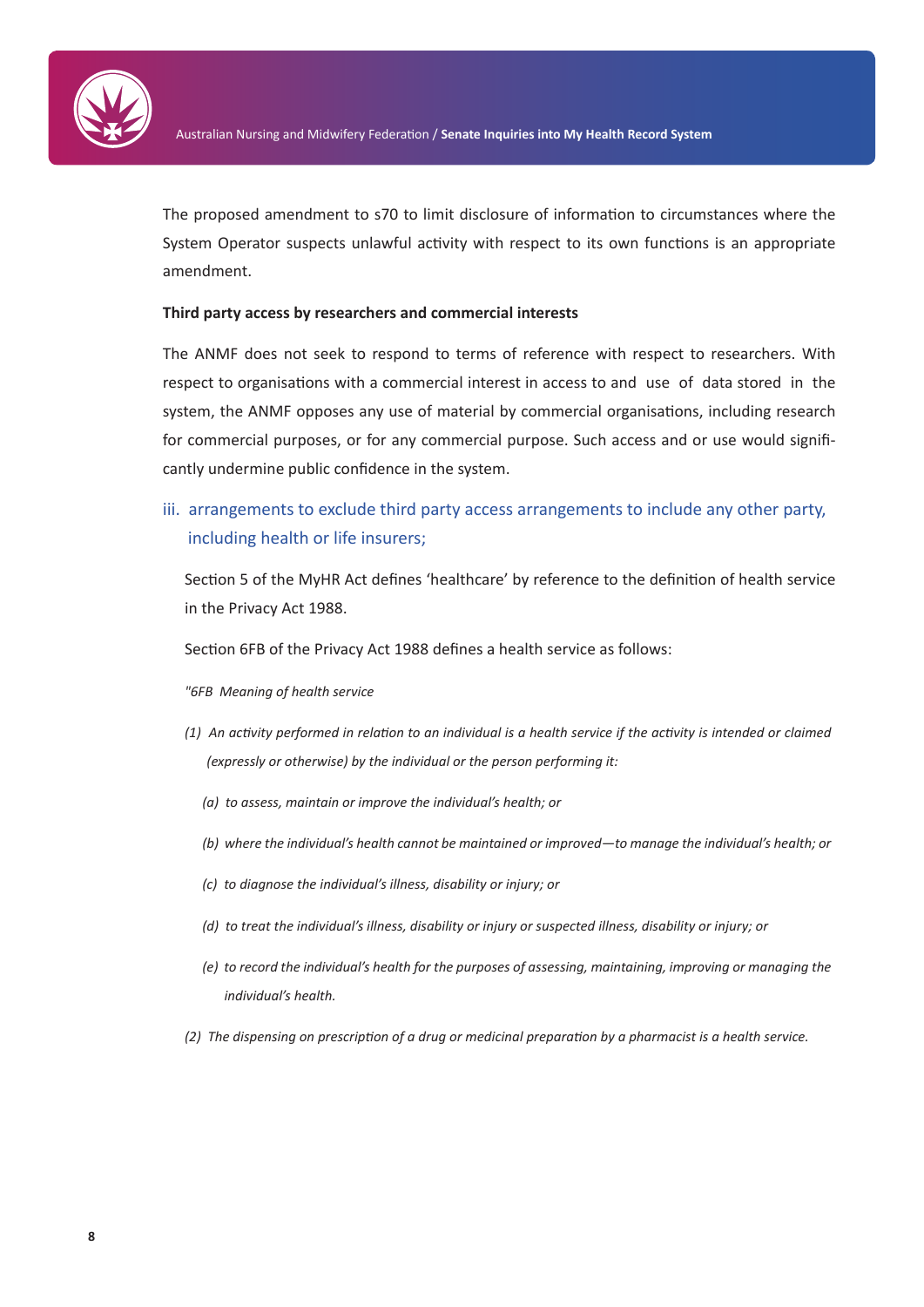

- *(3) To avoid doubt:*
	- *(a) a reference in this section to an individual's health includes the individual's physical or psychological health; and*

*(b) an activity mentioned in subsection (1) or (2) that takes place in the course of providing aged care, palliative care or care for a person with a disability is a health service.*

*(4) The regulations may prescribe an activity that, despite subsections (1) and (2) is not to be treated as a health service for the purposes of this Act.*

The definition is broad and has an element of subjectivity allowing for interpretation as to whether a service is intended or claimed to be a health service. The definition includes the activity of assessing health. Without addressing each section of the MyHR Act that refers to healthcare and healthcare providers, it is clear that by virtue of providing 'healthcare' within the meaning of the Act, healthcare providers can access individual MyHR information. The MyHR Act does not as it currently stands provide any barrier to healthcare providers engaged by employers or insurers to gaining access to MyHRs.

For employment and insurance purposes, there are many instances where an assessment of health may occur. These may include:

- pre-employment health checks
- ongoing employment health checks,
- work cover related health assessments
- superannuation insurance claims
- health insurance applications and claims
- travel insurance applications and claims
- statutory body assessment of fitness to practice, via independent medical examination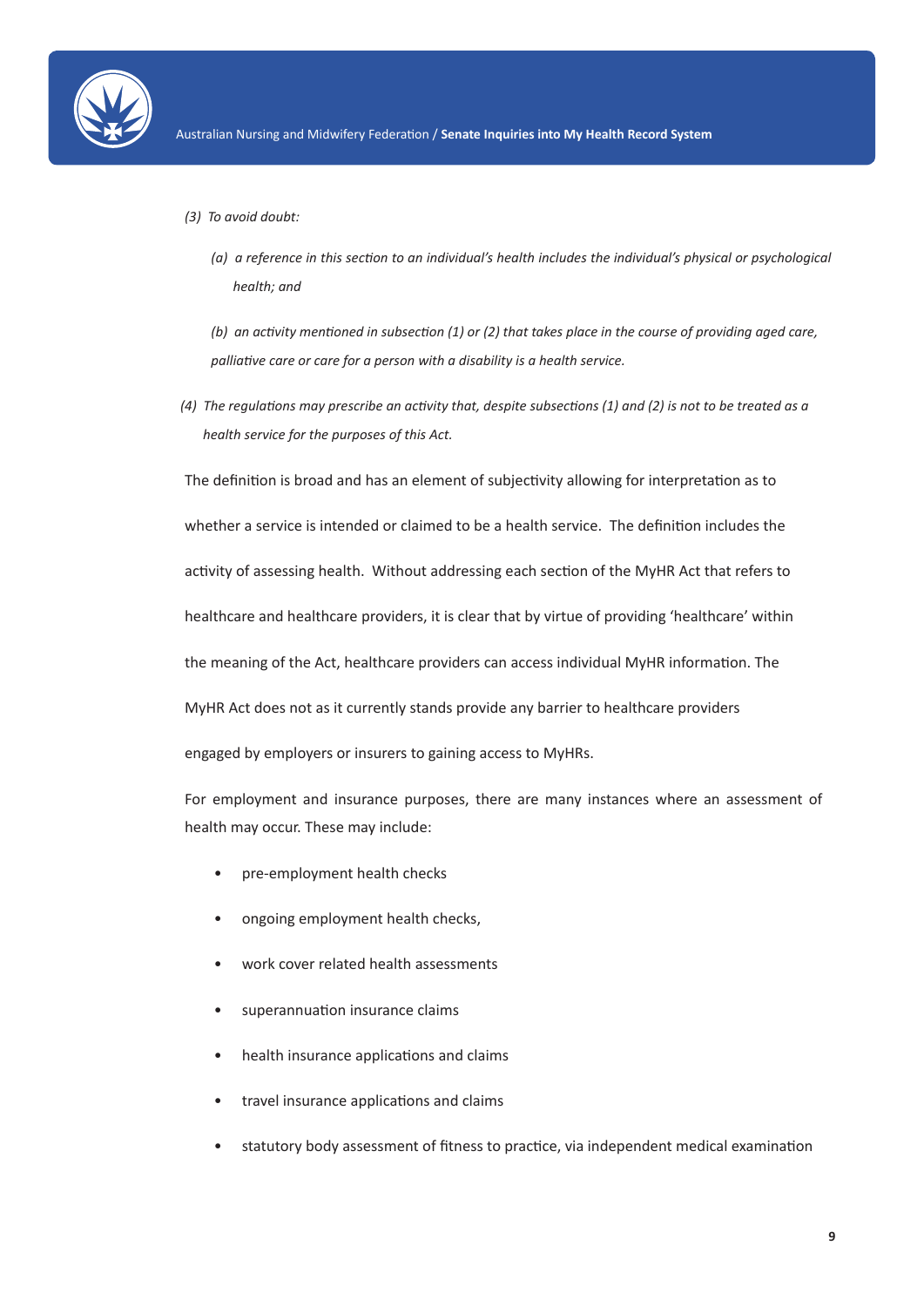

Currently, an individual recipient can only control third party access to his or her MyHR by varying access codes. This requires the individual to have a sound knowledge of the system, sufficient literacy and to be in a position to withstand pressure from an employer or insurer to grant access. This may expose an employee to discrimination in employment, adverse action or limit employment opportunities. For individuals seeking insurance or to make a claim on insurance, unlimited access to MyHR information may result in a refusal or reduction of insurance cover and increased litigation. In both instances, individuals may be subject to an unjustified loss of privacy.

The current system is overly dependent on the capacity of the individual, who may be vulnerable in a range of ways, to navigate the system. The ANMF seeks to ensure individuals' rights, particularly with respect to employment and insurance are protected, while also balancing the benefits of the scheme.

Section 14(2) of the HI Act provides some protection around use and access to records. The HI Act makes it illegal to collect, use or disclose the healthcare identifier of a healthcare recipient for the purpose of communicating or disclosing health information for the purpose of:

- underwriting a contract of insurance that covers the healthcare recipient
- determining whether to enter into a contract of insurance that covers the healthcare recipient (whether alone or as a member of a class)
- determining whether a contract of insurance covers the healthcare recipient in relation to a particular event; or
- employing the healthcare recipient

Relying on these restrictions to access and use of health information is not sufficient to address all of the concerns about insurers and employers' use of such information. Firstly, the HI Act restriction only relates to use of a person's healthcare identifier. It does not extend to access gained via a Medicare or veteran's affair number. Secondly, with respect to employment it does not extend beyond the process of employing a person.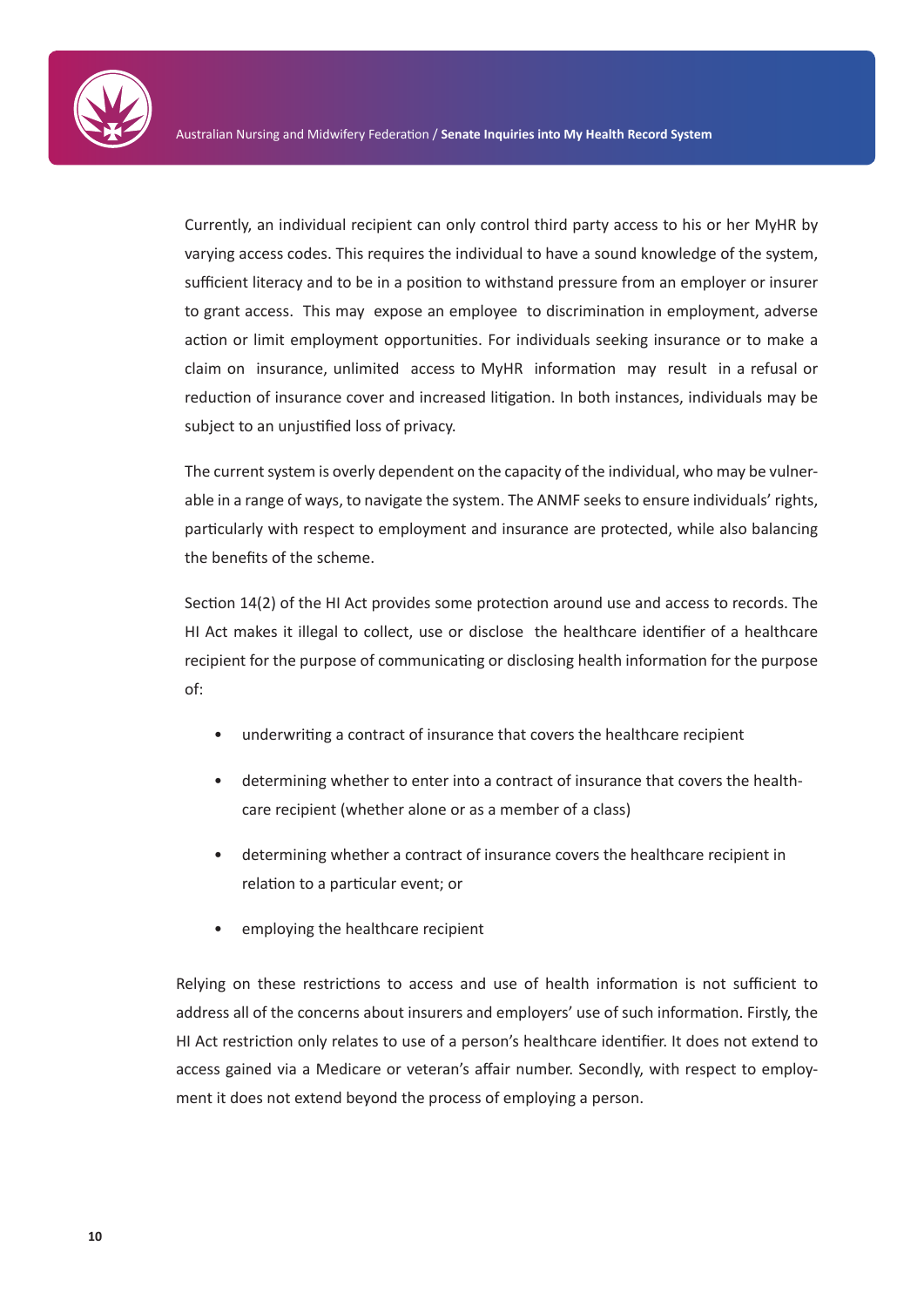

The ACTU has proposed including a clause similar to s14(2) of the HI Act into the MyHR Act with some modification and extension of scope. If a clause similar to s14(2) were to be included in the MyHR Act, it would need to extend to all individual forms of identification that can be used to access the record, including personal information, Medicare and Veteran Affairs numbers. In addition, the scope of unauthorised purposes should extend to access in connection with the employment of the healthcare recipient, including in connection with any worker's compensation claim. The ANMF consider this is an appropriate proposal that addresses the concerns raised above.

Such an amendment would work in conjunction with a healthcare recipient's ability to modify access to his or her records.

## d. The Government's administration of the My Health Record system roll-out, including

#### i. The public information campaign-

It has been apparent in the months since the system became opt-out that many issues have arisen that may have had less impact if broader understanding of the system had been provided prior to the move to opt-out. In addition, the move to opt-out has resulted in weaknesses in the legislation being identified. ANMF considers ongoing education, promotion and training about the system for both provider and recipient users is required. This in turn requires an ongoing commitment to funding being provided for these specific purposes.

#### ii. The prevalence of 'informed consent' amongst users

The ANMF considers that trust in the system will be enhanced if health recipients are conversant with their ability to exercise informed consent to access records. Health recipients should be aware that access and the ability to upload information can be granted or denied in each instance of use of the system (save for the exceptions provided in the Act). This awareness can be promoted through public education and when an individual accesses their record.

Health providers must also be educated around issues of consent and how to ensure health recipients have provided informed consent. Depending on the setting, this could involve asking a new patient to sign a consent form and could also include a discussion before material is uploaded to the system. Appropriate funding should be allocated for workforce education around understanding and obtaining informed consent.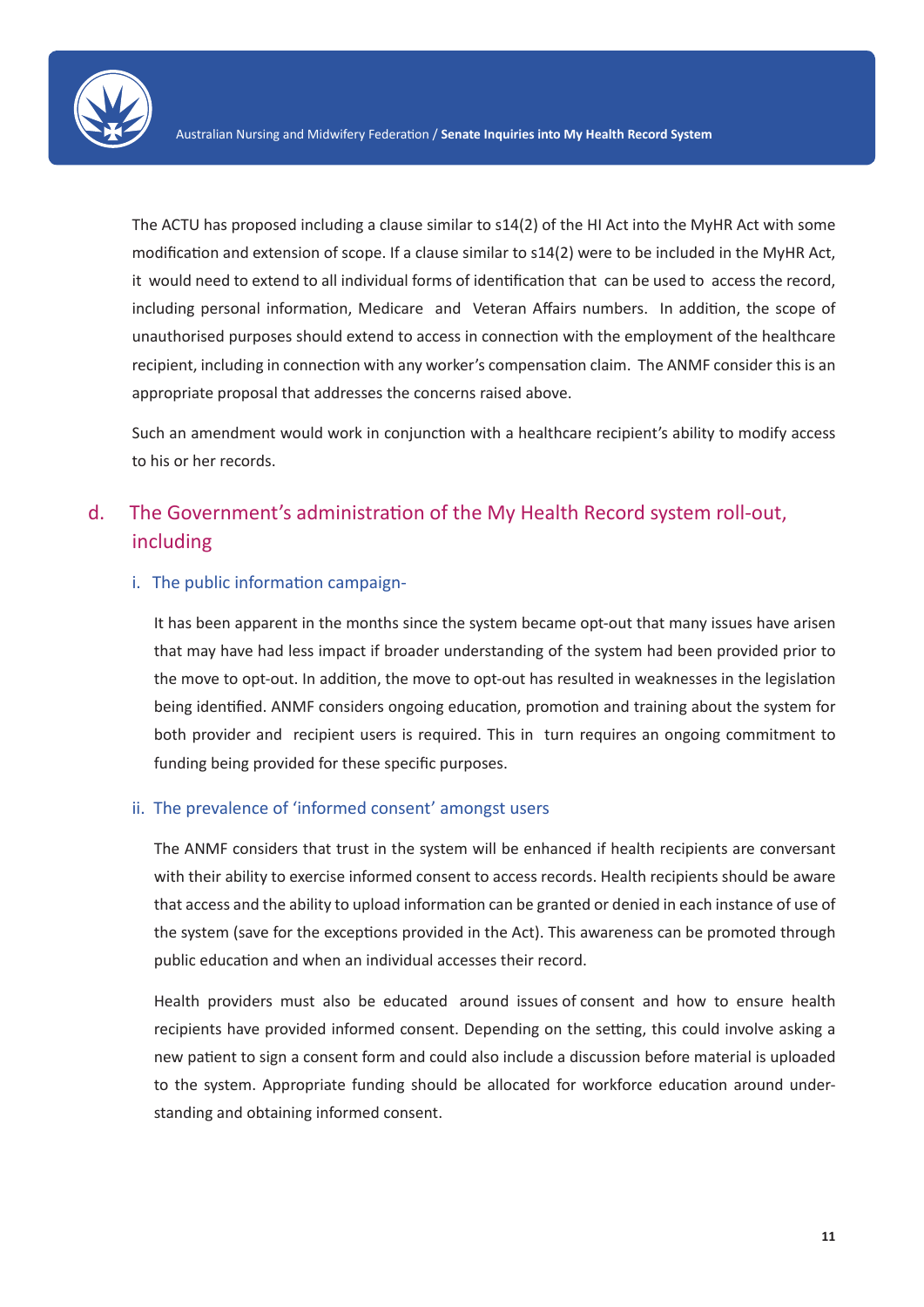

Health recipients should be empowered to make informed decisions about the use of the system with respect to their own health. Ongoing surveying and collection of information about the prevalence of informed consent will be a valuable indicator of trust in the system.

## e. Measures that are necessary to address community privacy concerns in the MyHR system

The ANMF considers that the measures put forward in the Amendment Bill should be adopted and that these will go some way to addressing privacy concerns. In addition, limiting or excluding access and use for third parties as outlined above will address concerns about information being used for purposes that may be adverse to the interests of the health recipient.

Ongoing education, training and awareness of the system is also essential for increased confidence in the system. This must be backed with transparency from Government agencies, in particular ADHA. Problems with the system must be dealt with expeditiously but must also be seen publicly to have been addressed and mitigated.

## f. How MyHR compares to alternative systems of digitised health records internationally

The ANMF considers the MyHR system to be innovative and leading the move to digitised health systems. Comparison with other digitised health records internationally will provide opportunities to learn from other systems and to improve Australia's system. At present, ANMF does not seek to make any comment about comparison to other systems, but can see this forming part of future assessment and evaluation of the MyHR.

#### g. Any other matters

#### **My Health Records Amendment (Strengthening Privacy) Bill 2018 Inquiry**

With respect to the My Health Records Amendment (Strengthening Privacy) Bill 2018, ANMF supports the proposed amendments. The amendments with respect to s70 are addressed above.

Currently, if a registration is cancelled records remain in the system and could be accessed by some users. The second part of the Amendment Bill provides that where a health recipient decides to cancel their MyHR registration this will result in all records held within the system being destroyed, including those held in the National Repository Service.